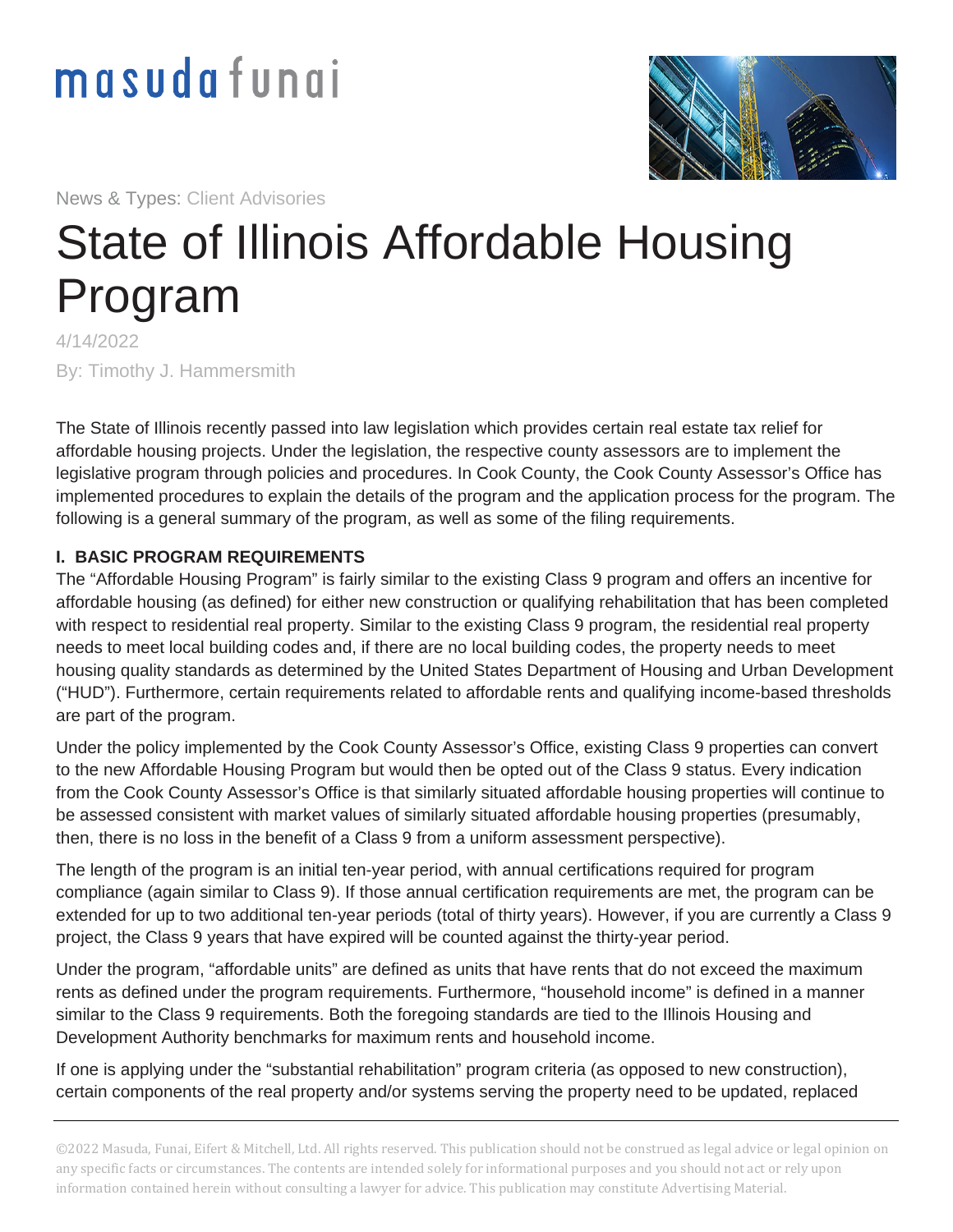and/or rehabilitated, as those facilities are defined in the statute, as well as spending a certain dollar amount per square foot of the building.

#### **II. PROGRAM CRITERIA**

The legislation and implementation thereof by the Assessor's Office basically provide three categories for the program as follows:

#### **Assessed Value Reduction**

- 1. If the owner of residential real property commits at least 15%, but fewer than 35%, of multi-family units for rents at or below the "maximum rents" and are occupied by households with incomes at or below "maximum household income" limits (both as defined in the program) for a period of at least ten years, the assessed value of the property used to calculate the tax bill should be reduced by 25% of the assessed value, as determined by the Cook County Assessor for the current taxable year;
- 2. If the owner of the residential real property commits at least 35% of multi-family units for rents at or below the "maximum rents" and are occupied by households with incomes at or below "maximum household income" limits (both as defined in the program) for a period of at least ten years, the assessed value of the property used to calculate the tax bill should be reduced by 35% of the assessed value, as determined by the Cook County Assessor for the current taxable year.

#### **"Low Affordability Community" Projects**

3. Prior to the newly constructed residential real property or improvements to existing residential real property located in a "low affordability community" being put in service, the owner commits that for a period of 30 years after the newly constructed residential real property or improvements to existing residential real property are put in service, at least 20% of the multifamily building's units will have rents that are at or below maximum rents and are occupied by households with household incomes at or below maximum income limits. "Low Affordability Community" means any (1) municipality "with less than 1 million inhabitants" where less than 40% of the housing stock is affordable, (2) Downtown ("D") Zone in Chicago, or (3) any "jurisdiction" in a municipality with 1+ million inhabitants designated as a low affordability community by ordinance. The reduction in assessed value is a sliding scale based upon program specifics as further noted below.

The program provides a sliding scale reduction in the percentage offset, whereby for the first three years of the program, the foregoing reduction is applied at 100%; in years four through six the reduction is applied at 80%; in years seven through nine the reduction is applied at 60%; in years ten through twelve the reduction is applied at 40% and years thirteen and after the reduction is applied at 20%. The program application procedures are similar to the current Class 9, wherein the owner or its agent certifies certain information as to tenant income and rents. The program requirements provide that all rent and income criteria and thresholds are adopted from the Illinois Housing and Development Authority. Although the Cook County Assessor's Office provided for an application deadline of March 31,

©2022 Masuda, Funai, Eifert & Mitchell, Ltd. All rights reserved. This publication should not be construed as legal advice or legal opinion on any specific facts or circumstances. The contents are intended solely for informational purposes and you should not act or rely upon information contained herein without consulting a lawyer for advice. This publication may constitute Advertising Material.